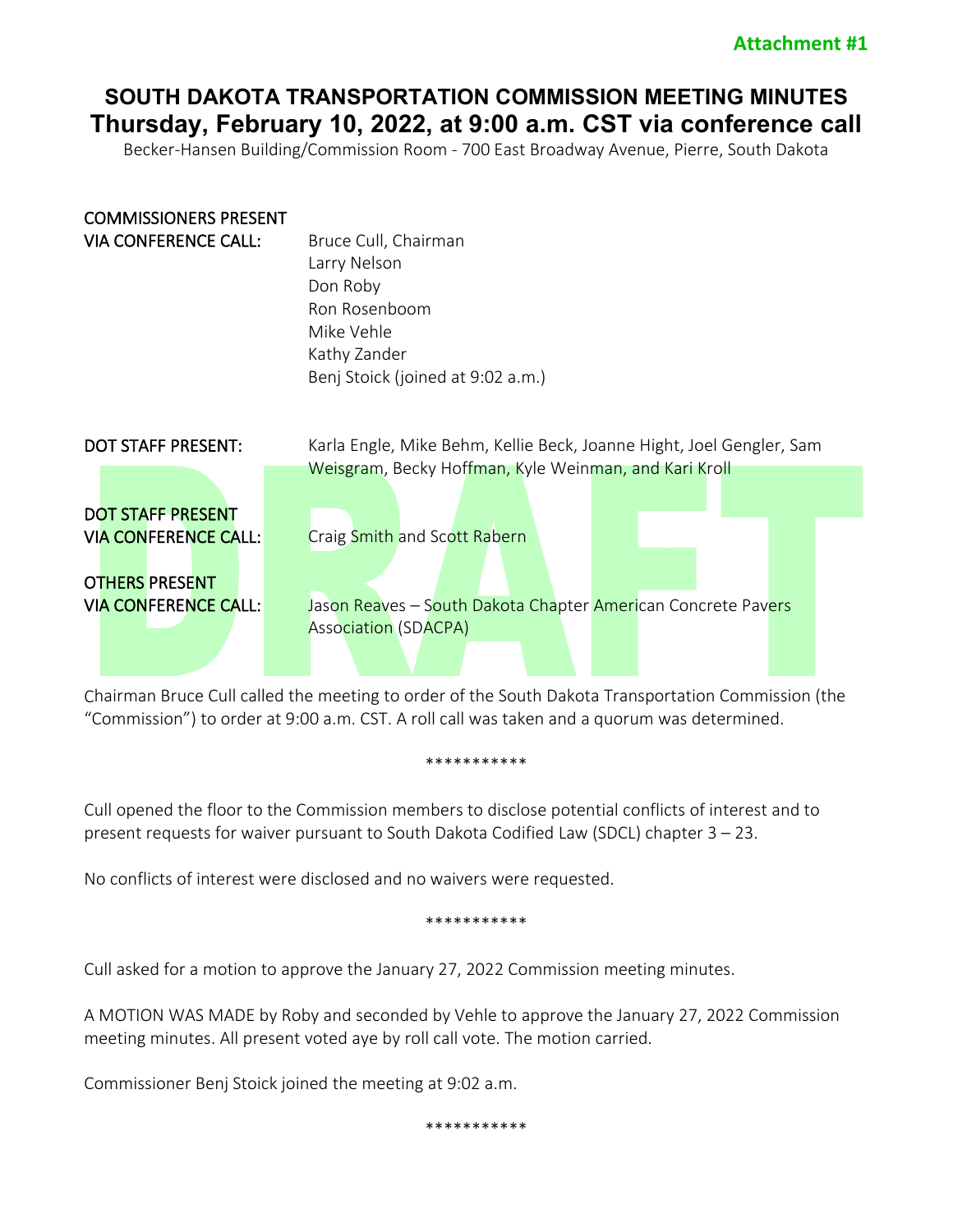Sam Weisgram of the Office of Project Development presented the following bid letting results:

# February 2, 2022

### Bridge Deck Overlay, Asphalt Concrete Resurfacing of Approaches

1 065D IM 0909(91)394 Minnehaha County Journey Group Companies \$462,518.50 Interstate 90 - 2 miles west of Interstate 29, 470th Avenue overpass

A MOTION WAS MADE by Vehle and seconded by Rosenboom to approve bid #1. All present voted aye by roll call vote. The motion carried.

## Grading, Interim Surfacing, Structures (166' Steel Girder Bridge, 2-12x10 CIP RCBC, (2) 10x5 CIP or Precast RCBC, 2-9x6 CIP or Precast RCBC, 2-9x5 CIP)



Various Routes in the Belle Fourche Area

A MOTION WAS MADE by Rosenboom and seconded by Roby to approve bid #4. All present voted aye by roll call vote, except Commissioner Stoick who abstained from discussion and vote due to a potential conflict of interest arising from personal relationships with principals of Jensen Rock & Sand, Inc. The motion carried.

#### \*\*\*\*\*\*\*\*\*\*\*

Joel Gengler, Program Manager for the Office of Right of Way (ROW), presented the following items for Commission consideration:

1. Request Transportation Commission approval to abandon by resolution the following properties acquired for highway right-of-way:

Lot A in Lot H1 of the SW1/4 and in Lot H1 of the SE1/4 of Section 5, Township 1 South, Range 17 East of the B.H.M., Pennington County, South Dakota, containing 13.33 acres.